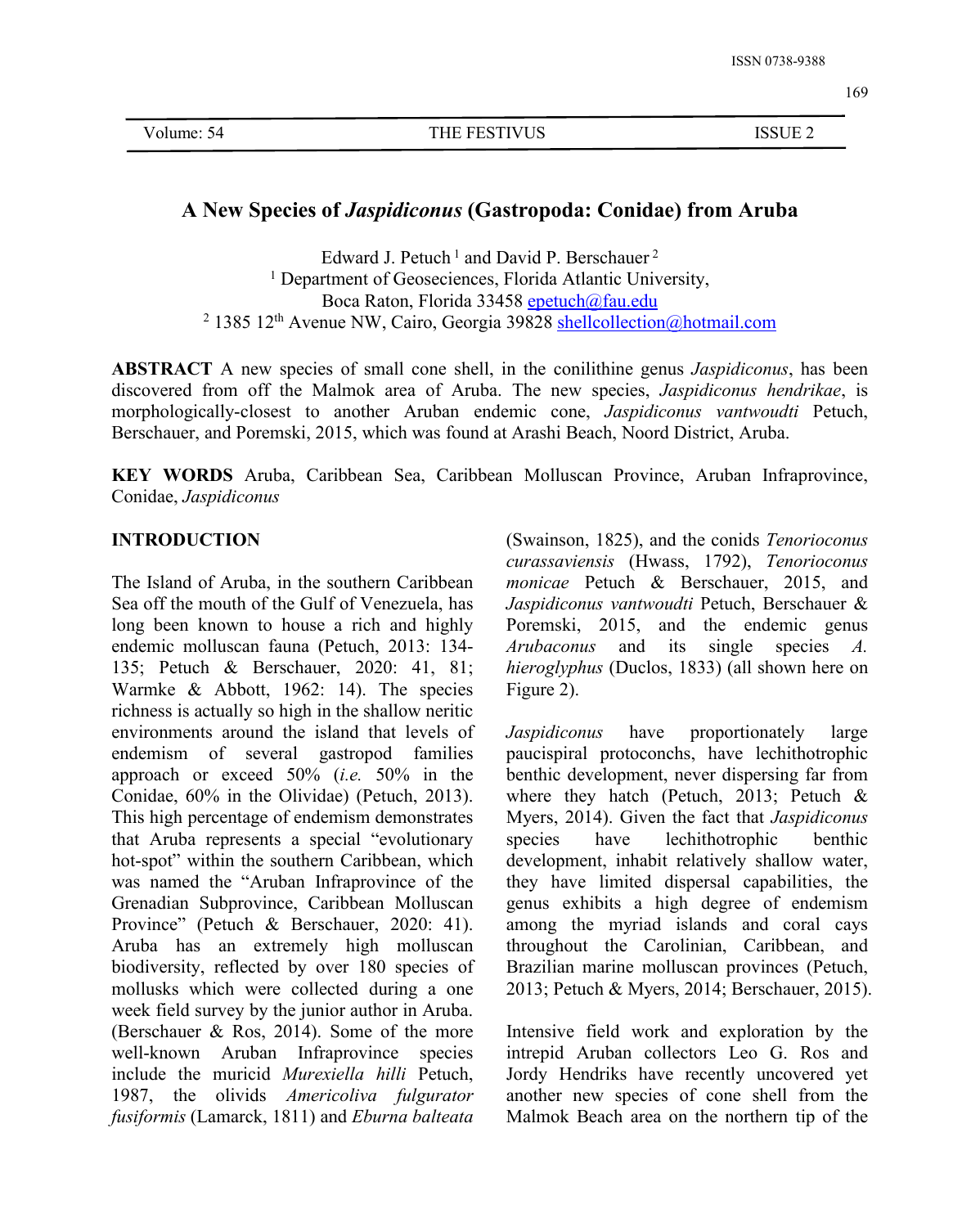170

| Volume.<br>74<br>$\overline{\phantom{a}}$ | - -- - -<br>--<br>™W∎.<br>НF<br>∼⊨<br>◡◡ | $\sim$ $\sim$ $\sim$ $\sim$<br> |  |
|-------------------------------------------|------------------------------------------|---------------------------------|--|
|                                           |                                          |                                 |  |

island. This small new species is similar to another Aruban endemic cone, *J. vantwoudti* from the Arashi area, and its discovery indicates that a complex of sibling species of tiny *Jaspidiconus* may be present around the island. This new endemic Aruban animal is described in the following section. The holotype of the new species is deposited in the Los Angeles County Museum of Natural History ("LACM") and bears an LACM catalog number.

### **SYSTEMATICS**

Class Gastropoda Subclass Sorbeoconcha Order Prosobranchia Infraorder Neogastropoda Superfamily Conoidea Family Conidae Subfamily Conilithidae Genus *Jaspidiconus* Petuch, 2004

> *Jaspidiconus hendrikae* Petuch and Berschauer, new species (Plate 1, Figures 1 A-D)

**Description.** Shell small for genus, averaging only around 14 mm, stocky and fusiform, widest across shoulder; spire high, broadly pyramidal, with rounded, convex sides; shoulder angled, bordered by small, rounded carina; body whorl shiny, ornamented with 18- 20 incised spiral sulci; low rounded cord present between each pair of sulci; sulci poorly developed, almost obsolete on posterior onefourth of body whorl, becoming stronger and better-developed toward anterior end; body whorl colored bright yellow or orange-yellow with scattered, small white patches; single row of small, closely-packed light brown spots on each low, rounded cord; spire white or very pale yellow-white marked with widely-scattered, large red-brown amorphous flammules; shoulder carina white, marked with evenly spaced row of large dark reddish brown dots;

aperture wide, straight, with bright yellow interior; protoconch proportionally very large, prominent, rounded and dome-like, composed of two inflated whorls, orange in color.

**Type Material.** HOLOTYPE - length 12.09 mm, width 5.92 mm, 7 m depth off Malmok Beach, Aruba, LACM 3811. PARATYPES length 14.5 mm, from the same locality and depth as the holotype, in the research collection of the senior author; 3 specimens, lengths 7.35 mm to 10.70 mm, from the same locality and depth as the holotype, in the research collection of the junior author.

**Type Locality.** Found in fine organic detritus in sand pockets, 7 m depth off Malmok Beach, Aruba.

**Etymology.** Named in memory of Hendrika Wendriks of San Fuego, Aruba; mother of well known Aruban diver and amateur malacologist, Jordy Wendriks, who collected part of the type material.

**Discussion.** Of the known Aruban *Jaspidiconus* species, the new Malmok species is similar only to *J. vantwoudti* from the Arashi coast (Figure 1E, F, G, H). Although similar in shape, size, and general body proportions, *J. hendrikae* differs from its Arashi sibling in being a vivid yellow color and not bright pink, in having an orange protoconch and not a bright pink one, in having rows of tiny brown dots on the body whorl, in having a proportionately narrower shoulder, in having a narrower aperture, and in having fewer incised spiral sulci. The two sibling species also differ in their ecological preferences: *J. hendrikae* lives in patches of organic detritus in sand pockets on open sandy seafloors in 5-10 m depths; *J. vantwoudti* prefers high-energy wave surge areas, on exposed rock platforms in 1-2 m depths.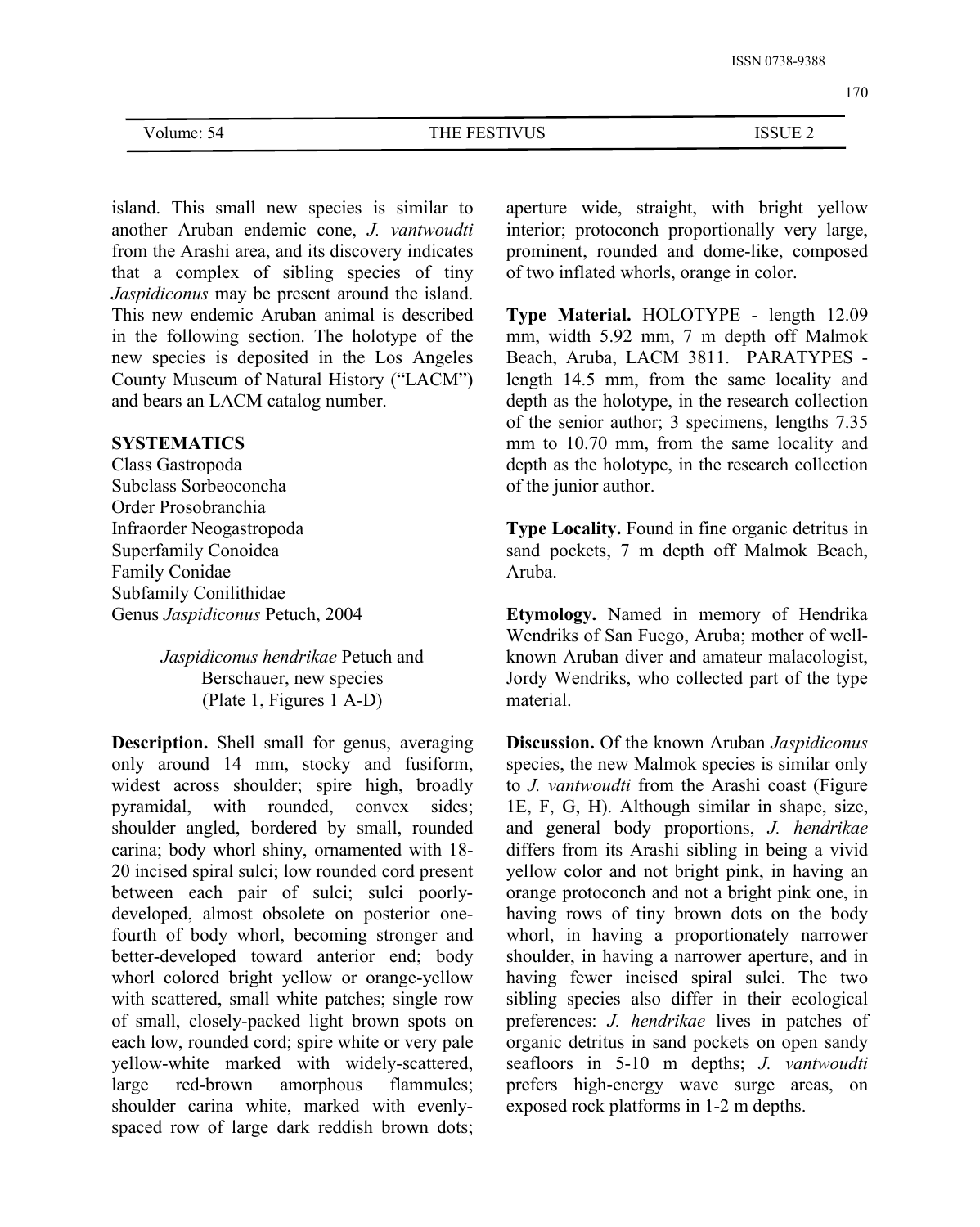#### Volume: 54 THE FESTIVUS ISSUE 2

### **ACKNOWLEDGMENTS**

We thank Leo G. Ros, Noord, Aruba, and Jordy Hendriks, San Fuego, Aruba for the kind donation of study specimens of the new Aruban cone shell.

# **LITERATURE CITED**

- **Berschauer, D.P. & L.G. Ros. 2014.** A Survey of Mollusks Collected in Aruba. The Festivus:45(3):54-62. <https://doi.org/10.54173/F46354>
- **Berschauer, D.P. 2015.** A comparison of adaptive radiation in Conidae and Conilithidae (Gastropoda: Conoidea) in the Eastern and Western Atlantic, together with an iconography of the conilithid genus *Jaspidiconus.* The Festivus 47(2):99-113. <https://doi.org/10.54173/F47299>
- **Petuch, E.J. 2013.** Biogeography and Biodiversity of Western Atlantic Mollusks. CRC Press,

London, New York, Boca Raton. 234 pp. <https://doi.org/10.1201/b14798>

**Petuch, E.J. & D.P. Berschauer. 2015.** Additions to the Cone Shell Faunas of Australia and Aruba (Conidae, Conilithidae). The Festivus 47(4):219-228.

<https://doi.org/10.54173/F474219>

- **Petuch, E.J. & D.P. Berschauer. 2020.** Tropical Marine Mollusks: An Illustrated Biogeographical Guide. CRC Press, London, New York, Boca Raton. 357 pp. <https://doi.org/10.1201/9781003120070>
- **Petuch, E.J., & R.F. Myers. 2014.** New Species of Conidae and Conilithidae (Gastropoda: Conoidea) from the Bahamas, Eastern Caribbean, and Brazil. Xenophora Taxonomy 3:34-47.
- **Warmke, G. & R.T. Abbott. 1962.** Caribbean Seashells. Livingston Publishing Company, Narberth, Pennsylvania. 348 pp.

Cite as: Petuch, E.J. and D.P. Berschauer. 2022. A New Species of *Jaspidiconus* (Gastropoda: Conidae) from Aruba. The Festivus 54(2):169-173. DOI:10.54173/F542169

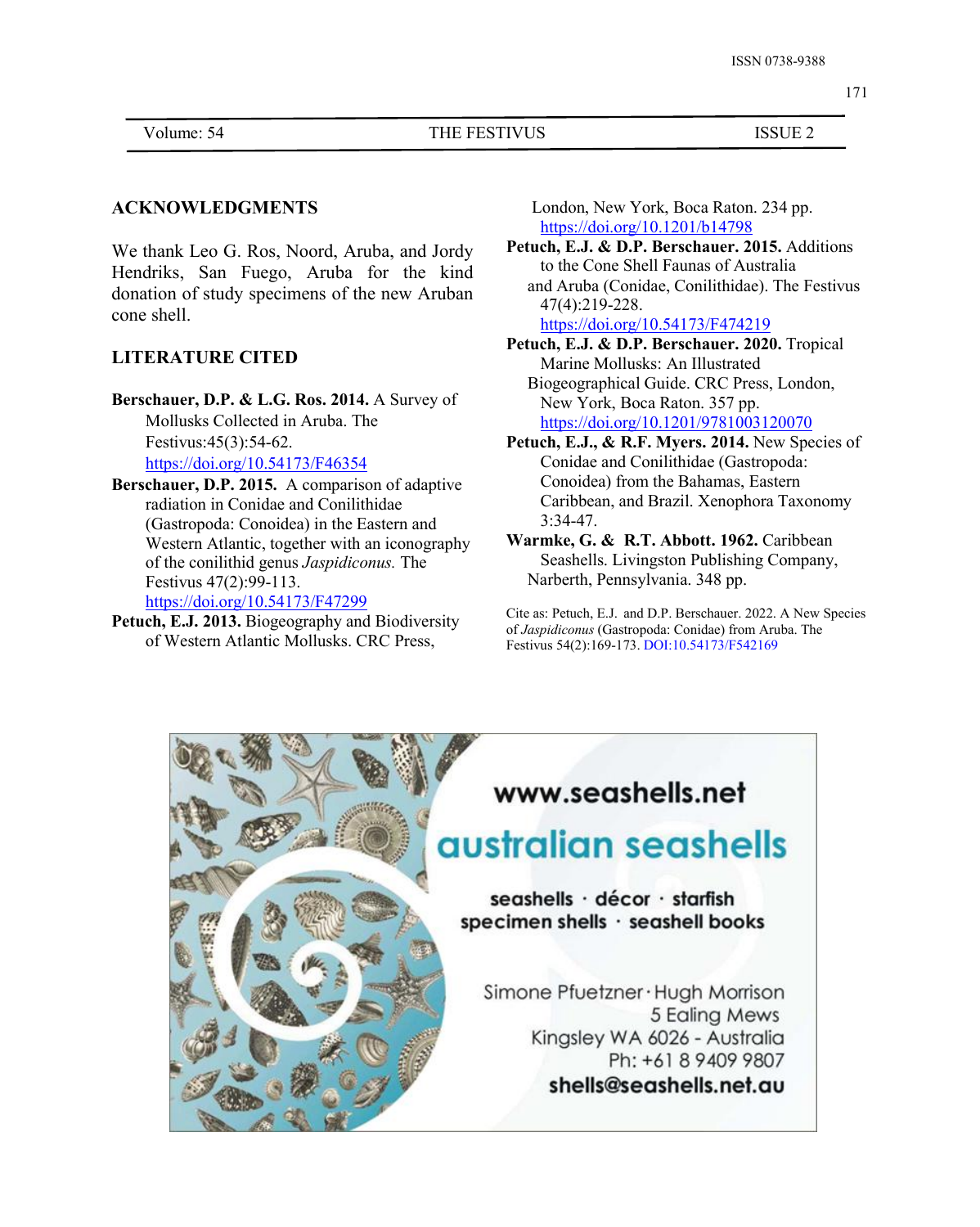### Volume: 54 THE FESTIVUS ISSUE 2





**A, B=** *Jaspidiconus hendrikae* Petuch & Berschauer, new species, holotype from Malmok Beach, Aruba, length 12.09 mm,LACM 3811; **C, D=** *Jaspidiconus hendrikae* Petuch & Berschauer, new species, length 10.70 mm, Malmok Beach, Aruba, in the Berschauer research collection; **E, F=** *Jaspidiconus vantwoudti* Petuch, Berschauer & Poremski, 2015, holotype, length 12.4 mm, Arashi Beach, Aruba; **G, H=** *Jaspidiconus vantwoudti* Petuch, Berschauer & Poremski, 2015, length 12 mm, Arashi Beach, Aruba.